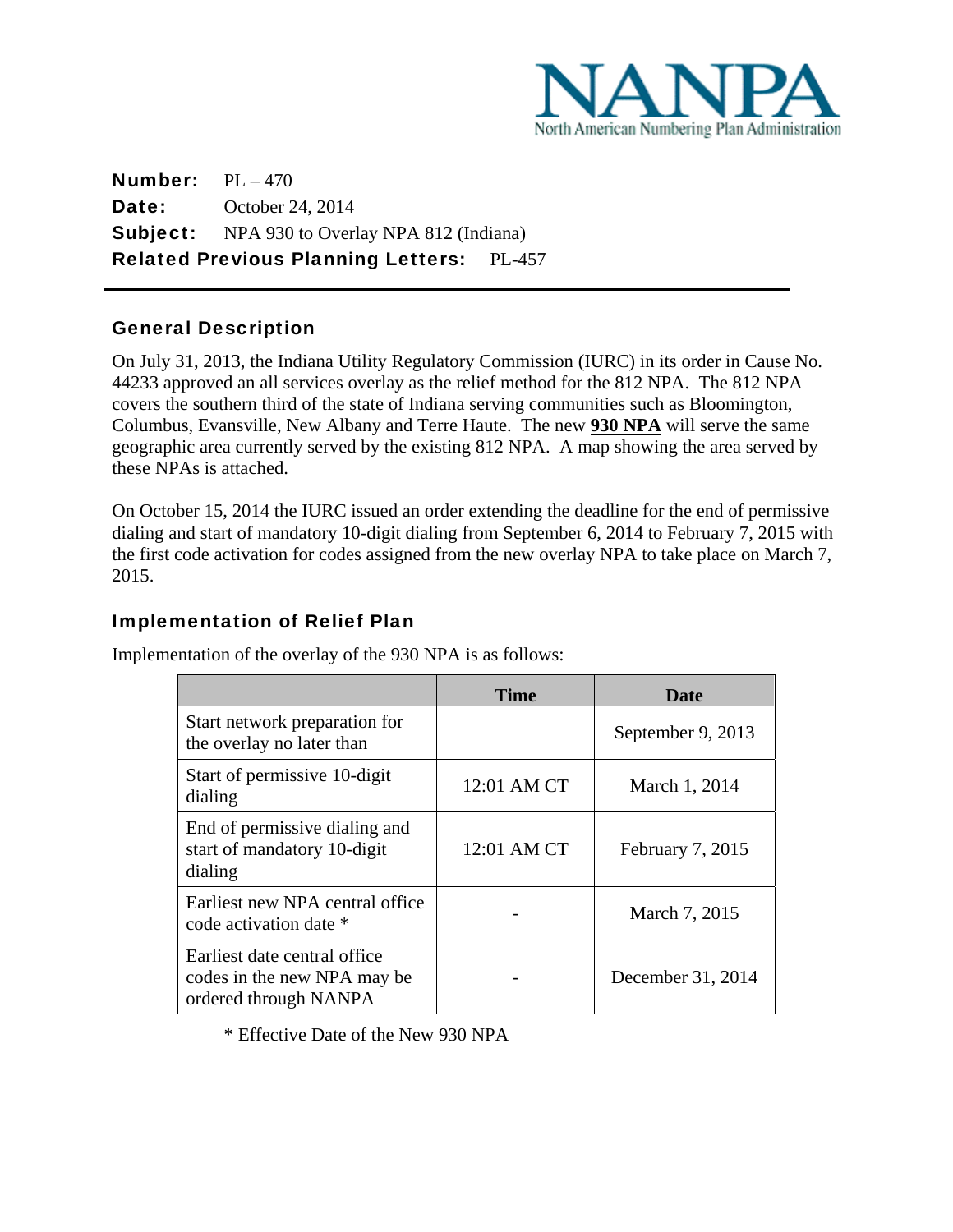During the permissive dialing period, subscribers may dial local calls within the overlay area on either a 7-digit or 10-digit basis, but will be encouraged to dial 10-digits. After the permissive period ends, all calls must be dialed using 10-digits.

When preparing for overlay area code relief, carriers are strongly encouraged to prepare their switches to begin sending 10 digits prior to the mandatory 10-digit dialing conversion date for customers.

# Central Office Code Listings and NPA Map

A rate center map of the 812/930 NPA overlay is attached. Since NXX information may change over time, please consult the NANPA website at www.nanpa.com, iconectiv's LERG Routing Guide or the NPA NXX Activity Guide for updated information. Information in the LERG Routing Guide and the NPA NXX Activity Guide is available by license contract from Telecom Routing Administration (TRA), at 732-699-6700.

# Dialing Plan

Coincident with the introduction of mandatory 10-digit dialing, the dialing plan for the 812 and 930 NPAs will be as follows:

| Type of call                                                  | Call terminating in                      | Dialing plan                          |
|---------------------------------------------------------------|------------------------------------------|---------------------------------------|
| Local Call                                                    | Home NPA (HNPA) or<br>Foreign NPA (FNPA) | 10-digits (NPA-NXX-XXXX)*             |
| <b>Toll Call</b>                                              | <b>HNPA or FNPA</b>                      | $1 + 10$ -digits $(1 + NPA-NXX-XXXX)$ |
| <b>Operator Services</b><br>Credit card, collect, third party | <b>HNPA or FNPA</b>                      | $0 + 10$ -digits $(0 + NPA-NXX-XXXX)$ |

\*1+10 digit for all HNPA and FNPA calls permissible at each service provider's discretion

Service providers that allow 7-digit local cross-NPA dialing into the IN 812-930 NPA overlay complex should consider implementing the appropriate dialing or translation restrictions to prevent any code conflict. Additionally, if the 930 NXX is in use in an adjacent NPA and 7-digit dialing is in use, then implementation of timing delay measures may be required.

# Network Testing

All international and domestic carriers should ensure that the new 930 NPA has been activated throughout their networks prior to July 7, 2014. The test number to verify the routing to the new NPA will be in service beginning July 7, 2014 through April 7, 2015. The test number to verify the routing to the 930 NPA is 930-930-1930. A recorded announcement will indicate that the test call has been successfully completed.

# General Information

The information in this planning letter reflects detailed information about NPA relief activities. The information has been derived from commission orders and from industry implementation decisions. The implementation of the plan described in this letter is the responsibility of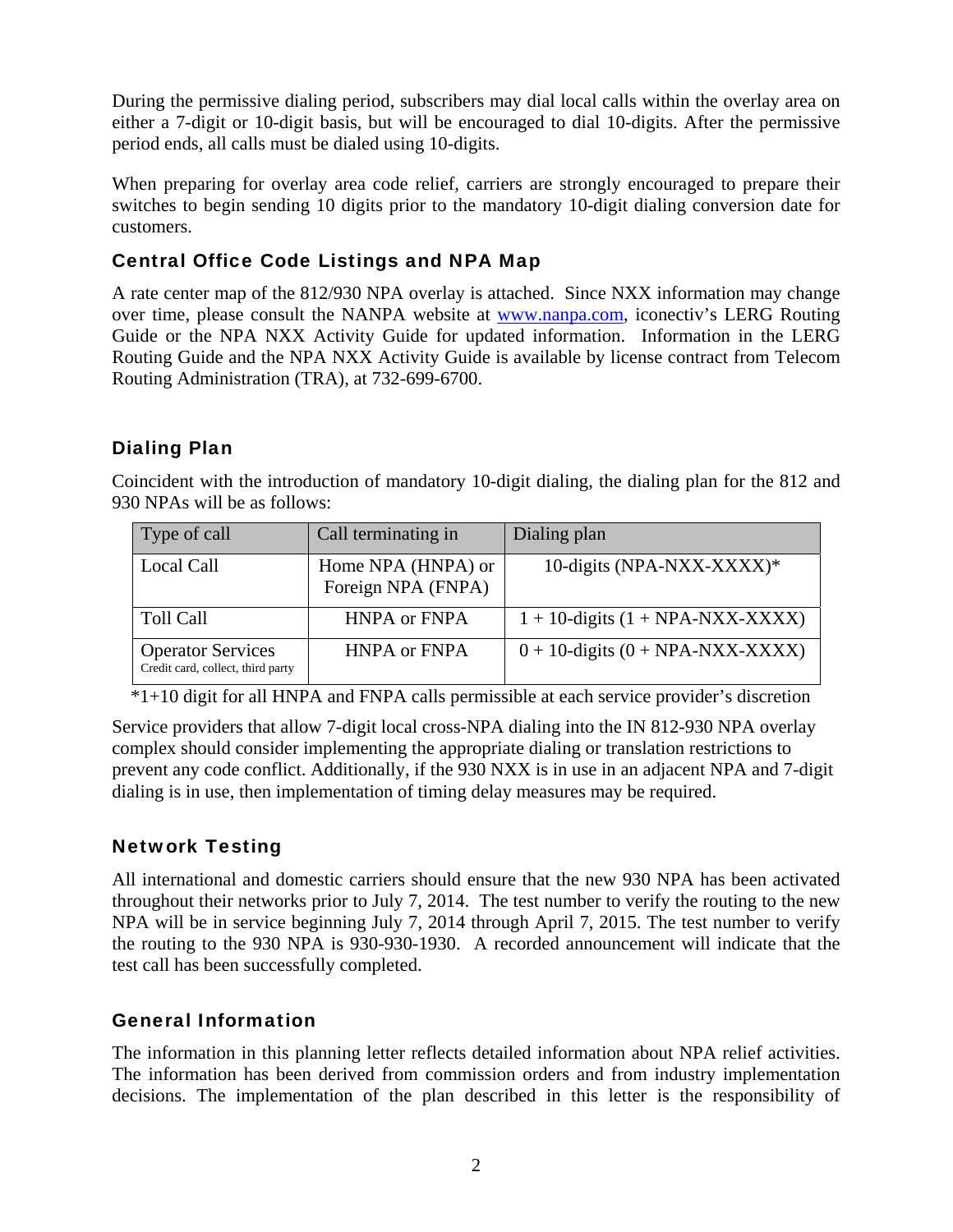individual service providers, and NANPA does not guarantee that the activities and plans will occur exactly as described herein.

#### Contact Information

General questions regarding the relief of the 812 NPA overlay should be directed to Wayne Milby, Senior NPA Relief Planner NANPA, on 804-795-5919. Questions of a technical nature should be directed to the NPA coordinator of the appropriate service provider.

Attached is a list of company and contact information that is provided to assist in the implementation of the relief plan described herein. Because this information is subject to change, NANPA cannot guarantee the completeness or the accuracy of the attached list.

#### **NPA RELIEF**

| <b>NAME</b>          | <b>COMPANY</b>            | <b>TELEPHONE</b> | <b>EMAIL ID</b>                    |
|----------------------|---------------------------|------------------|------------------------------------|
| Donny McKinnies      | 365 Wireless              | 678-916-0624     | Donny@365Wireless.net              |
| George Guerra        | AT&T                      | 408-635-8612     | Gg2395@att.com                     |
| Katy Smith           | Bandwidth.com             | 919-297-8817     | ksmith@bandwidth.com               |
| James Eakin          | <b>Big River</b>          | 573-388-3780     | jeakin@bigrivertelephone.com       |
| Bryan Bell           | <b>Bluegrass Cellular</b> | 270-765-6361     | bbell@bluegrasscellular.com        |
|                      |                           | ext: 6505        |                                    |
| Terri Firestein      | Blueriver                 | 301-842-1437     | tfireccg@myactv.net                |
| Rita Schmitz         | CenturyLink               | 608-796-5600     | Rita.Schmitz@CenturyLink.com       |
| <b>Bruce Bennett</b> | CenturyLink               | 303-707-7013     | bruce.bennett@CenturyLink.com      |
| Renee Cagle          | Cincinnati Bell           | 513-565-1420     | Renee.cagle@cinbell.com            |
| Mary Wallace         | <b>Cinergy Metronet</b>   | 913-754-3311     | Maryjo.wallace@cinergymetronet.com |
| Diana Holsapple      | Clay County               | 765-795-4261     | dholsapple@weendeavor.com          |
| Bryan Medina         | Comcast                   | 720-267-7186     | Bryan_Medina@cable.comcast.com     |
| Dena Hunter          | Cricket                   | 303-734-7718     | dehunter@cricketcommunications.com |
| Ellen Washbon        | Frontier                  | 585-777-1165     | Ellen.Washbon@FTR.com              |
| Kurt Greener         | <b>Fullnet Advanced</b>   | 812-481-5266     | Ksg2@fullnet.com                   |
| Margie Mersman       | <b>RTC</b>                | 719-266-4334     | mmersman@tcatel.com                |
| <b>Steve Osborne</b> | <b>Indiana Paging</b>     | 219-871-6481     | So6795@indianapaging.com           |
| Richard Coonfield    | Lightbound                | 317-777-7715     | rcoonfield@lightbound.com          |
| Kathy Michaud        | Level 3 Communications    | 972-759-9125     | Kathy.michaud@level3.com           |
| Norman Lee           | <b>Network Services</b>   | 972-353-1835     | Norman.lee@americanmessaging.net   |
| Alina Rattanasavanh  | <b>Neutral Tandem</b>     | 312-380-4562     | arattanasavanh@inteliquent.com     |
| Martha Niehaus       | Perry Spencer             | 812-357-2123     | Lniehaus@psci.net                  |
| Aliesha Niebrugge    | <b>SEI</b> Data           | 812-667-5100     | Aniebrugge@seidata.com             |
| Mandy Tasler         | Sigecom                   | 719-388-1053     | mandytasler@wideopenwest.com       |
| Stephanie Wall       | Smithville                | 812-935-2215     | swall@smithville.net               |
| Tony Clark           | Southeastern              | 812-667-5100     | tclark@seidata.com                 |
| Shaunna Forshee      | Sprint                    | 913-315-9108     | Shaunna.l.forshee@sprint.com       |
| Karen Riepenkroger   | Sprint                    | 913-315-8546     | Karen.s.riepenkroger@sprint.com    |
| Linda Lloyd          | Sunman                    | 512-343-2544     | Linda.lloyd@chrsolutions.com       |
| Elsamma Mathew       | T-Mobile                  | 972-464-3693     | Elsamma.mathew@t-mobile.com        |
| Anne Chism           | TDS Telecom               | 608-833-8080     | Anne.chism@tdstelecom.com          |
| Paul Nejedlo         | TDS Telecom               | 608-664-4659     | Paul.nejedlo@tdstelecom.com        |
| Michael Adams        | Time Warner Cable         | 703-345-1403     | Michael.adams@twcable.com          |
| Maria Gonzales       | tw telecom                | 303-542-4415     | Maria.Gonzales@twtelecom.com       |

## **PROJECT COORDINATORS**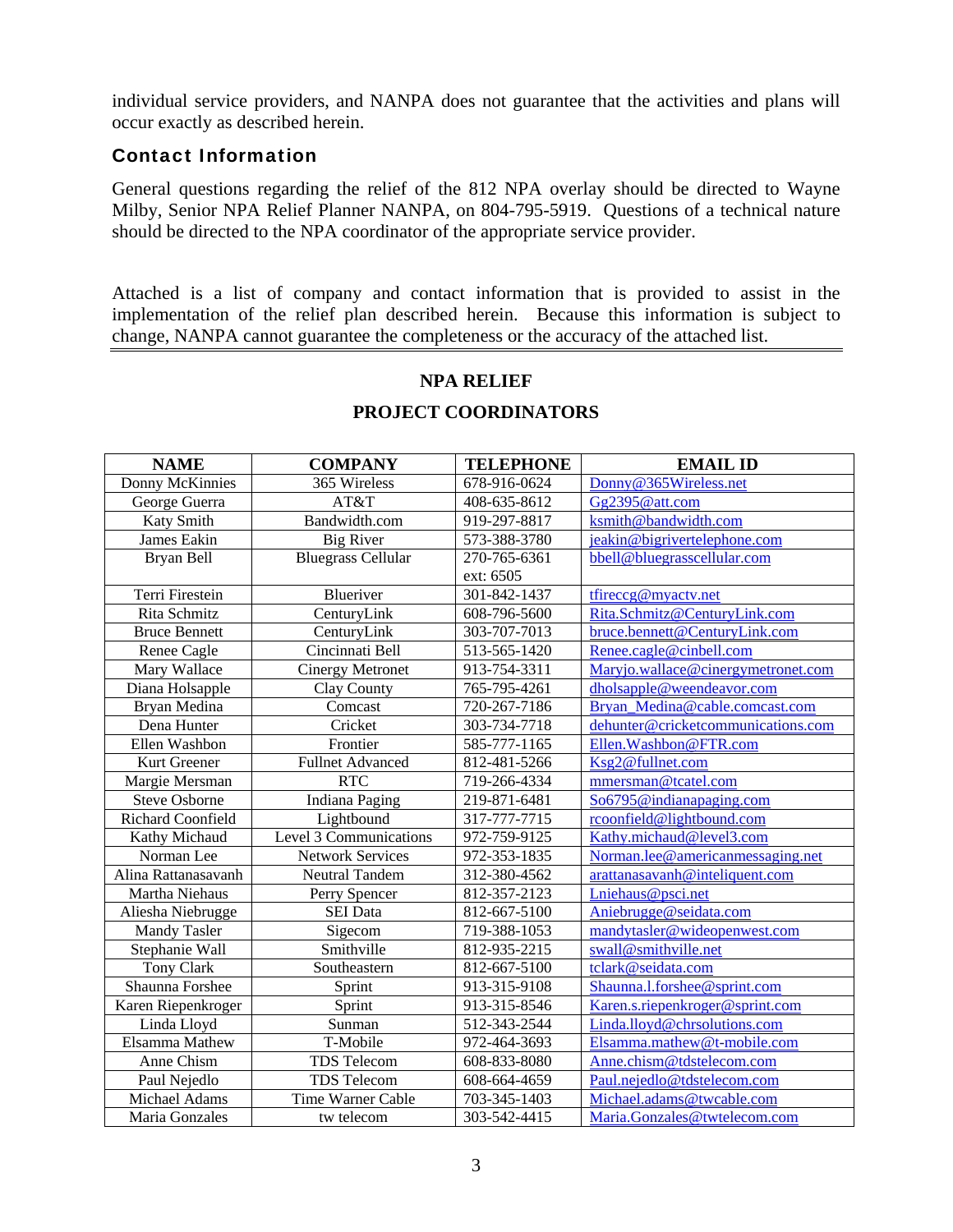| Bea McKoy           | <b>US LEC Communications IN</b> | 704-319-1351 | Beatrice.McKoy@windstream.com         |
|---------------------|---------------------------------|--------------|---------------------------------------|
| Shannon Suppa       | US Xchange                      | 585-530-2849 | ssuppa@corp.earthlink.com             |
| Craig Wilkins       | <b>USA Mobility</b>             | 972-801-0207 | Craig.wilkins@usamobility.com         |
| Yun Lee             | <b>Verizon Business</b>         | 516-229-2891 | Yun.j.lee@verizon.com                 |
| Dana Crandall       | <b>Verizon Wireless</b>         | 682-831-6444 | Dana.Crandall@VerizonWireless.com     |
| <b>Charles Coon</b> | <b>Washington County</b>        | 812-967-3171 | Charles.coon@tele-mediasolutions.coop |
| Michelle Bowyer     | Windstream                      | 864-672-5333 | Michelle.bowyer@windstream.com        |
| Michael Tague       | Win.Net                         | 502-815-7171 | tague@AmericanCLEC.com                |
| Amy Freund          | <b>YMAX Communications</b>      | 215-538-7066 | Amy.freund@ymaxcorp.com               |